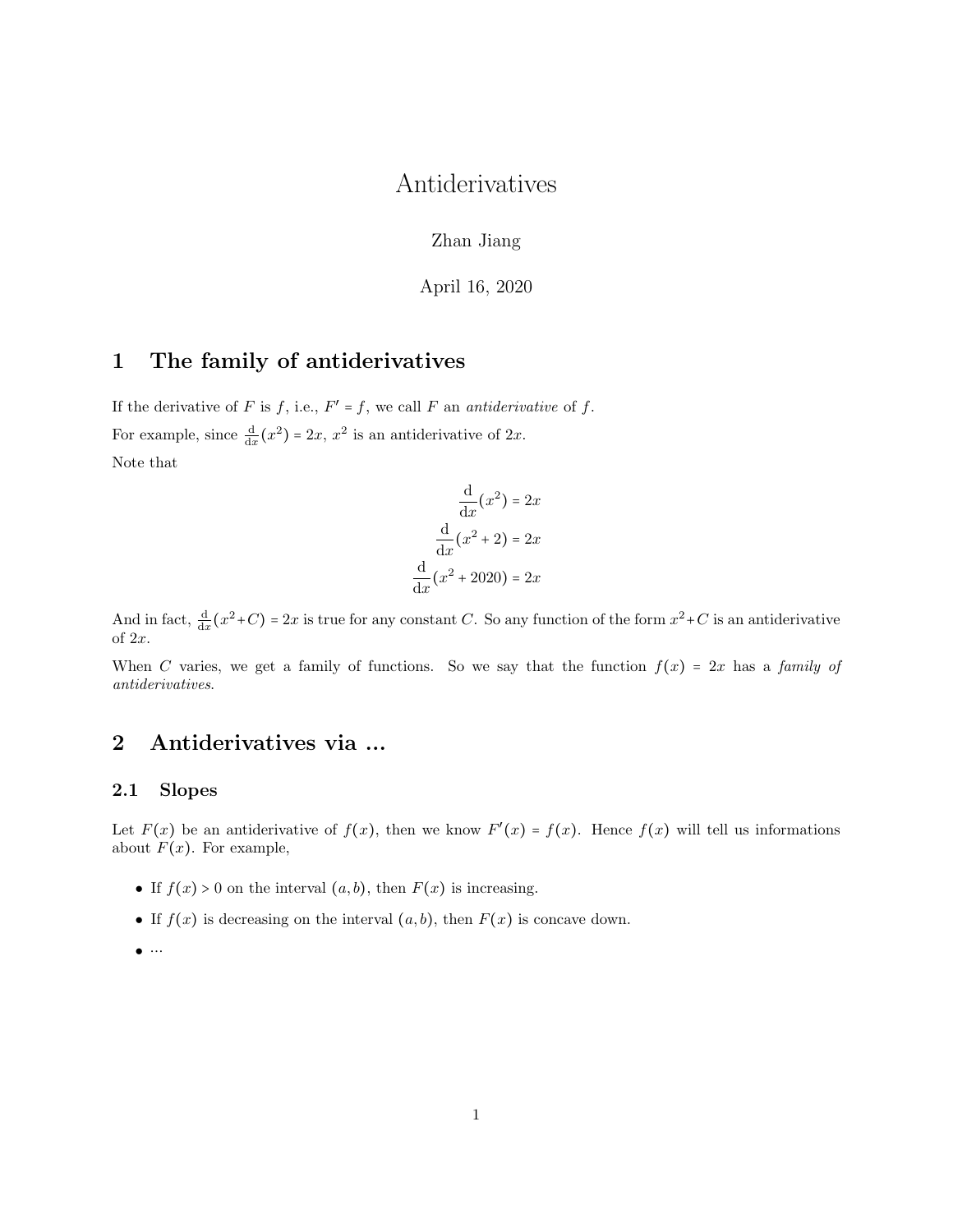**Example 2.1.** Sketch a graph of the antiderivative F of  $f(x) = e^{-x^2}$  satisfying  $F(0) = 0$ .





**Figure 6.4:** An antiderivative  $F(x)$  of  $f(x) = e^{-x^2}$ 

## 2.2 FTC

Again let  $F(x)$  be an antidervative of  $f(x)$ , then by FTC, we have

$$
\int_a^b f(x) \, \mathrm{d}x = F(b) - F(a)
$$

Therefore if given values of f and  $F(a)$  (respectively,  $F(b)$ ), then we can estimate  $F(b)$  (respectively,  $F(a)$ ). **Example 2.2.** Use figure below and the fact that  $P = 0$  when  $t = 0$  to find values of P when  $t = 1, 2, 3, 4$  and 5.

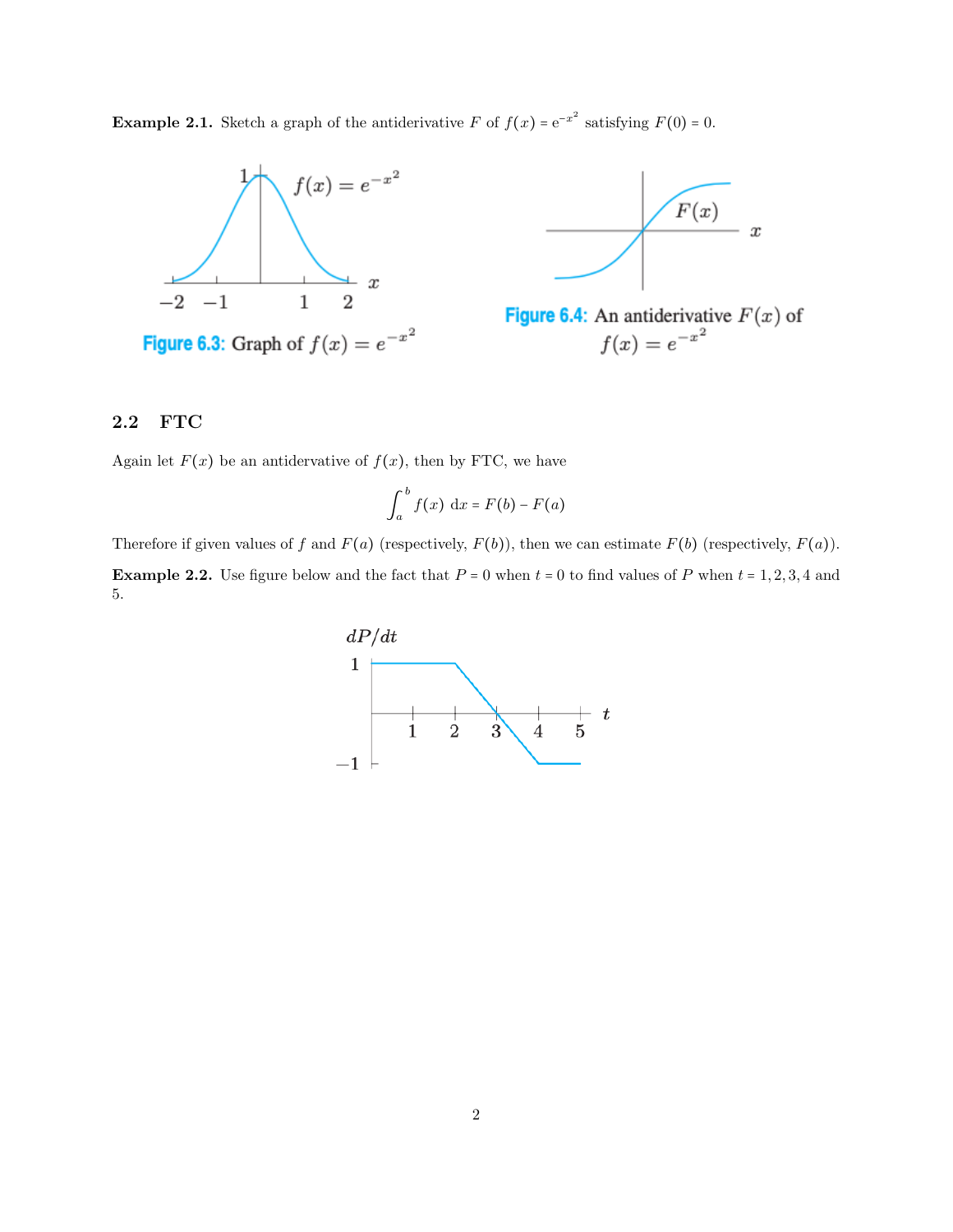# 3 Questions

1. Use figure below and the fact that  $P = 2$  when  $t = 0$  to find values of P when  $t = 1, 2, 3, 4$  and 5.



2. Sketch two functions  $F$  such that  $F' = f$  where

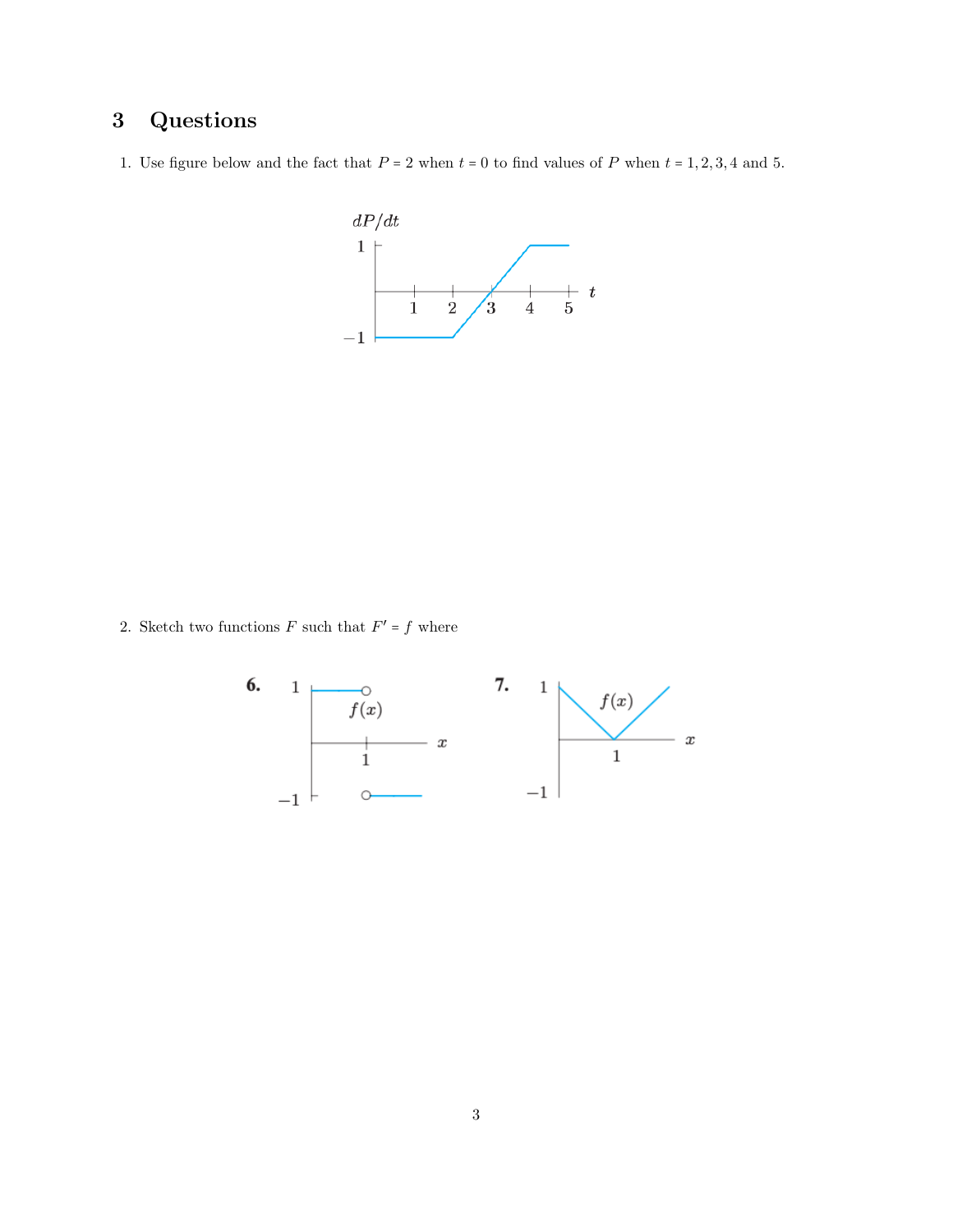1. [12 points] Recall that a function h is odd if  $h(-x) = -h(x)$  for all x. A portion of the graph of  $p(x)$ , an odd function, is shown below. Assume that the areas of the two shaded regions are 20 and 11, as indicated on the graph, and note that  $p(x)$  is linear for  $16 < x < 20$ .



**a.** [4 points] Compute the exact value of  $\int_0^{20} (5 - 3p(x)) dx$ .

**Answer:**  
**b.** [2 points] Compute the exact value of 
$$
\int_{4}^{8} p'(x) dx
$$
.

Answer:

c. [3 points] Find the average value of  $p(x)$  on the interval  $-16 \le x \le 8$ .

Answer:

**d**. [3 points] Use a <u>right</u> Riemann sum with 3 equal subintervals to estimate  $\int_{12}^{18} p(x) dx$ . Write out all terms of the sum.

**Answer:** 
$$
\int_{12}^{18} p(x) dx \approx
$$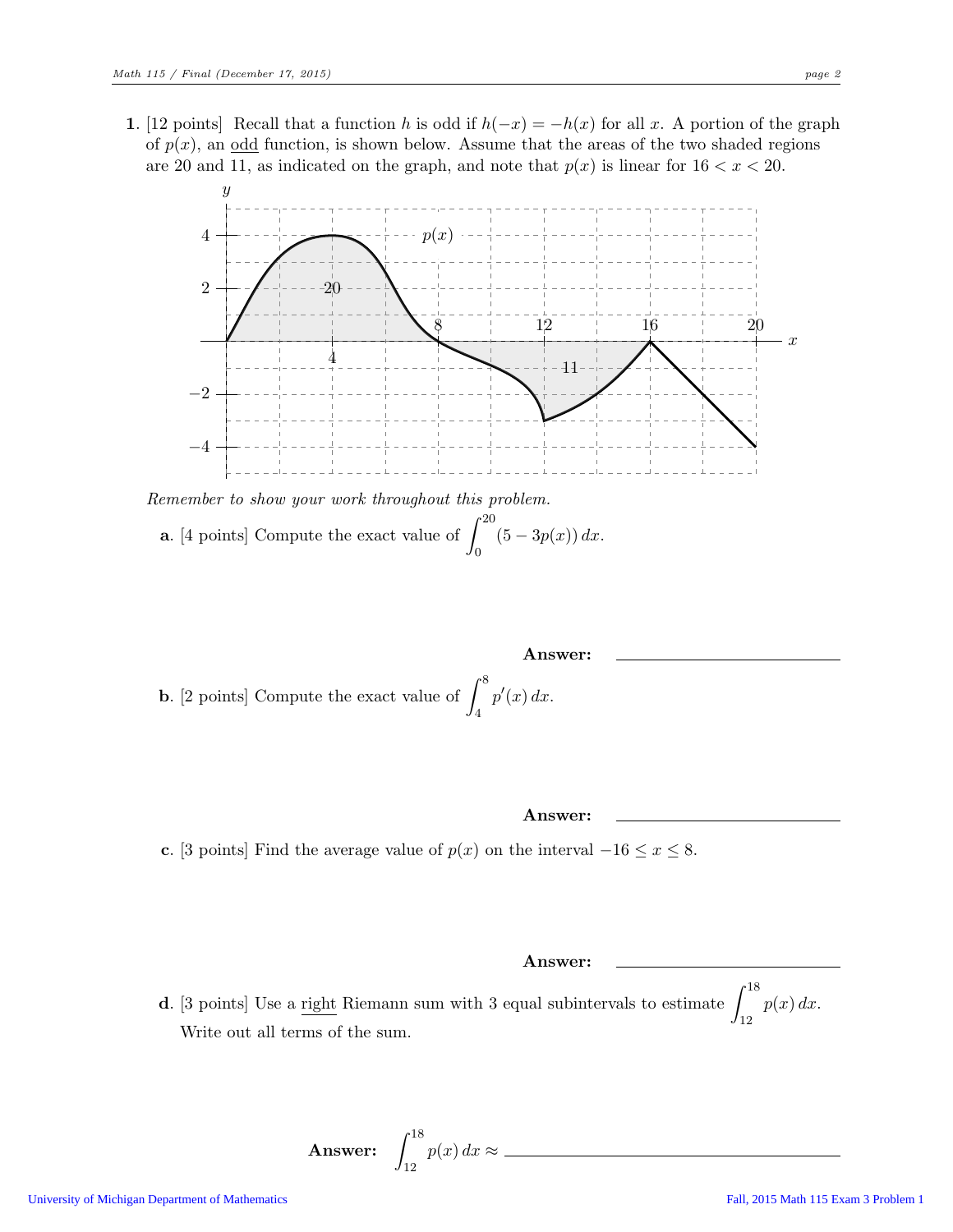**2.** [9 points] The graph of  $f(x)$  shown below consists of lines and semicircles.



Use the graph above to calculate the answers to the following questions. Give your answers as exact values. You do not need to show work. If any of the answers can't be found with the information given, write "NEI".

a. [3 points] Find the average value of  $f(x)$  on  $[-4, 2]$ .

**b.** [2 points] Find the value of 
$$
\int_4^9 |f(z)| dz
$$
.

c. [2 points] Find the value of  $4 < T \leq 9$  such  $\int_{4}^{1} f(x)dx = 0.$ 

Answer:  $T = \underline{\hspace{2cm}}$ 

**d.** [2 points] Find the value of 
$$
\int_{-8}^{-7} f(x+2) + 1 dx.
$$

**Answer:** 
$$
\int_{-8}^{-7} f(x+2) + 1 dx =
$$

**Answer:** 
$$
\int_{4}^{9} |f(z)| dz =
$$

Answer: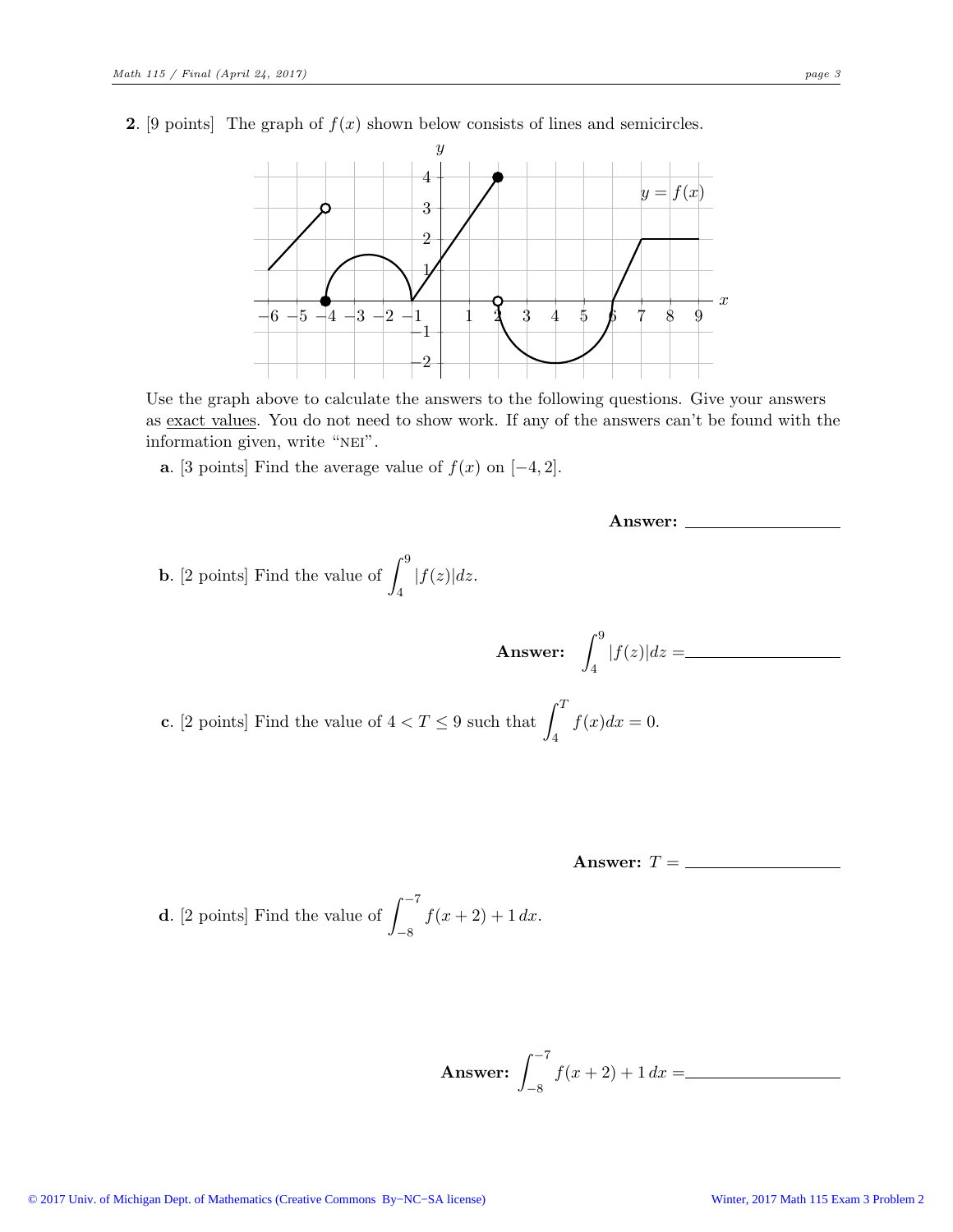3. [7 points] At the cider mill, Xanthippe makes donuts fastest when she isn't distracted by customers. The rate, in donuts per hour, at which Xanthippe makes donuts  $t$  hours after  $7$ am is modeled by the function  $p(t)$ . Customers purchase donuts during their visit to the cider mill. The rate, in donuts per hour, at which customers purchase donuts  $t$  hours after  $7$ am is modeled by the function  $q(t)$ . The graphs of  $y = p(t)$  (solid) and  $y = q(t)$  (dashed) are shown below. Assume that at 7 am, Xanthippe begins with no donuts in stock.



a. [2 points] At what rate, in donuts per hour, is the number of donuts in stock (donuts produced but not yet sold) increasing/decreasing at 8:30 am? Be sure to circle one of increasing or decreasing.

Answer: INCREASING DECREASING at a rate of

**b.** [2 points] Write an expression involving p and q for the number of donuts in stock at 10 am. Your answer may involve definite integrals. Do not give approximations.

#### Answer:

c. [3 points] Xanthippe stops making donuts at 11 am. Assume that after 11 am, customers continue to purchase donuts at a constant rate of 40 donuts per hour until all of Xanthippe's donuts are sold out. Write an expression for number of hours, starting at 11 am, that it takes for all her donuts to be sold out. Your answer may involve definite integrals. Do not give approximations.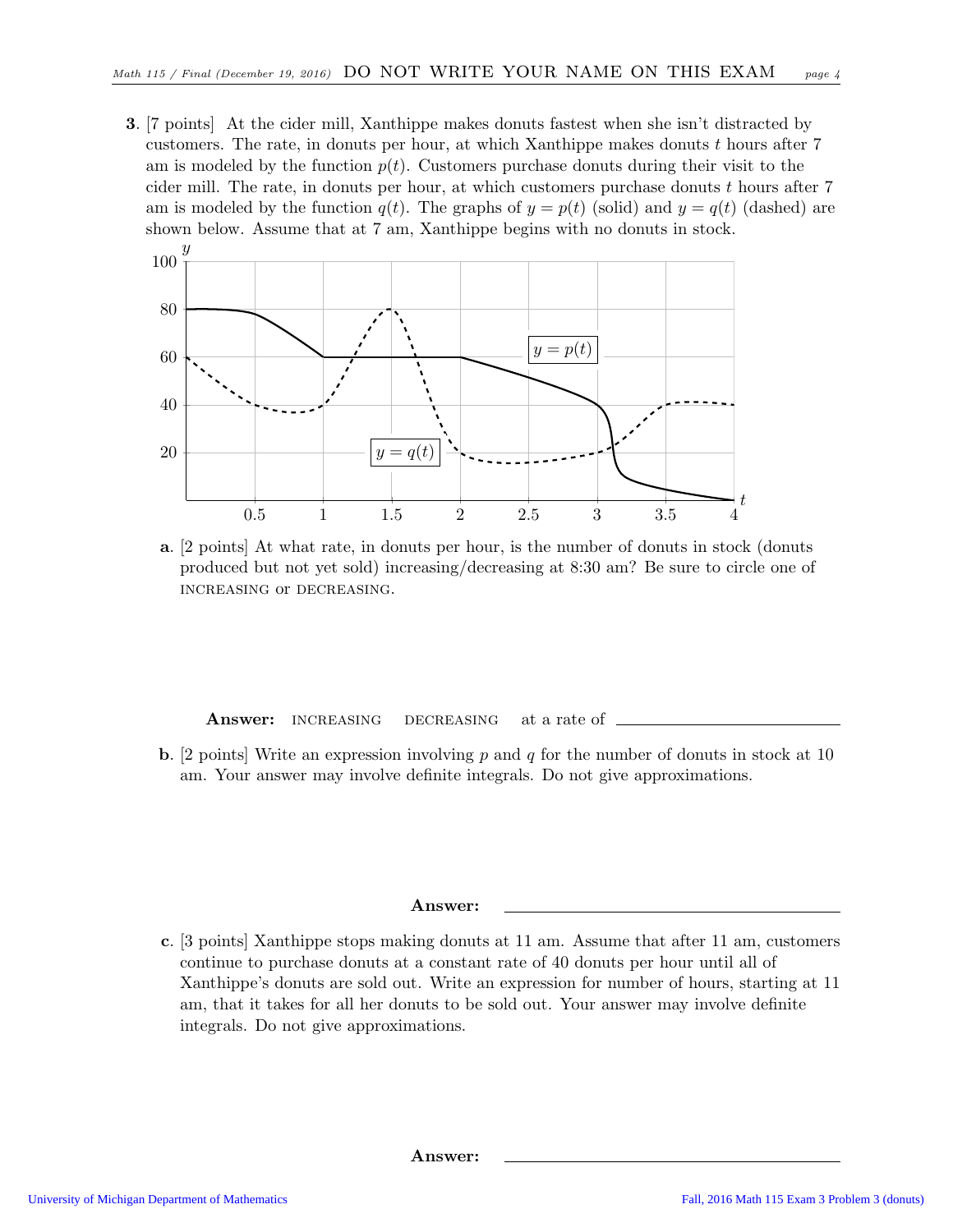- 
- 8. [11 points] A tank contains 30 gallons of water. Beginning at 11 am, water is pumped in and out of the tank. Let  $A(t)$  be the rate, in gallons per minute, at which the water is added into the tank t minutes after 11 am. Similarly, let  $R(t)$  be the rate, in gallons per minute, at which the water is removed from the tank t minutes after 11 am. The graphs of the functions  $A(t)$  (solid line) and  $R(t)$  (dashed line) for  $0 \le t \le 10$  are shown below.



**a.** [2 points] For which values of t is the total amount of water in the tank decreasing? Estimate your answer.

### Answer:

**b.** [1 point] At what time  $0 \le t \le 10$  does the tank have the least amount of water?

### Answer:

In parts c. and d., give a mathematical expression that may involve  $A(t)$ ,  $R(t)$ , their derivatives, and/or definite integrals.

c. [2 points] Find an expression for the total amount of water, in gallons, that was removed from the tank between 11:02 am and 11:05 am.

Answer:

d. [4 points] Find an expression for the amount of water, in gallons, in the tank at 11:10 am.

Answer: